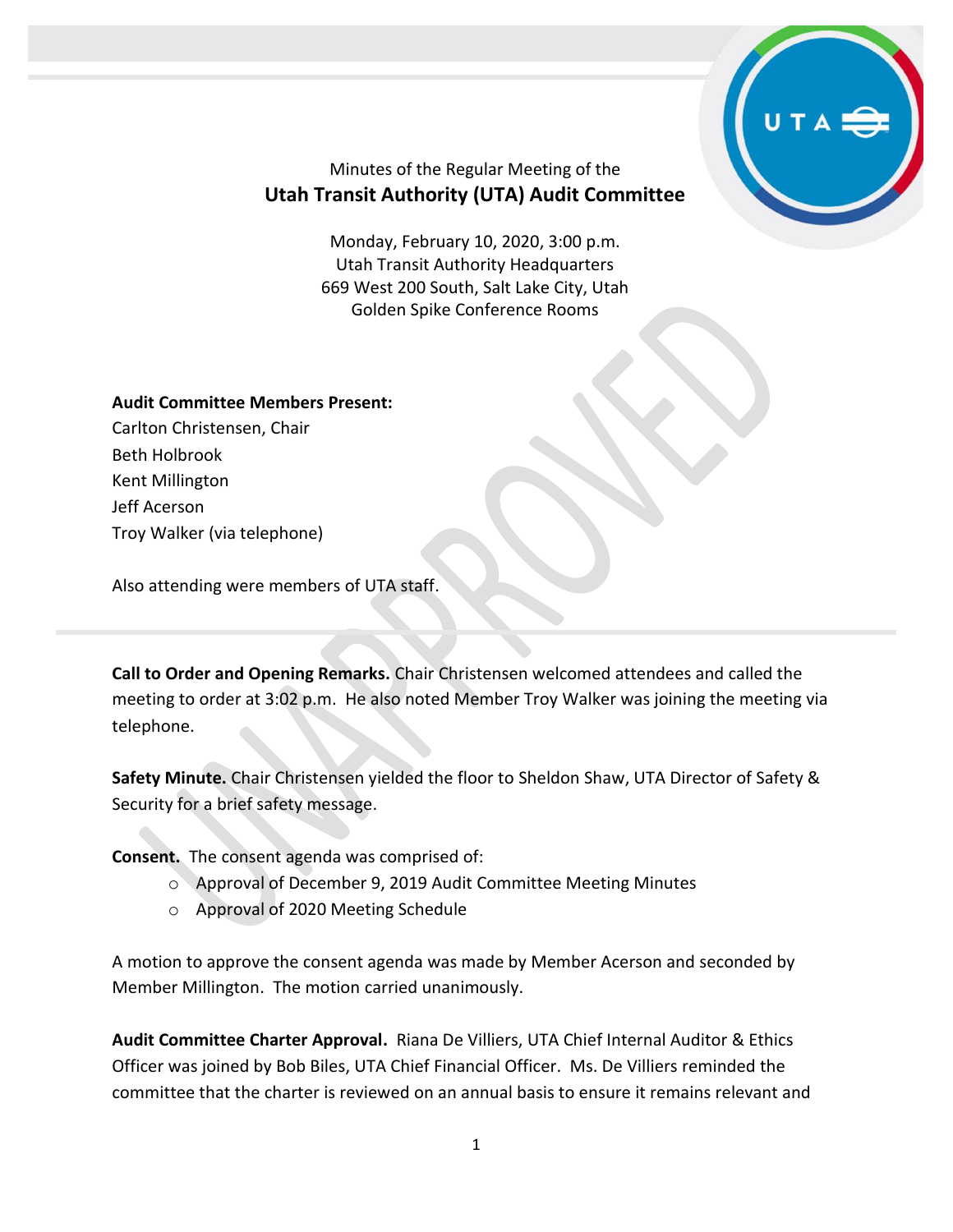that it was last approved on June 10, 2019. She informed the committee that two minor changes relating to the external auditor's responsibilities have been proposed. Mr. Biles explained that the modifications add further language on the external auditor's responsibilities regarding state compliance requirements and agreed upon procedures. Ms. De Villiers clarified that staff is requesting the committee forward a positive recommendation to the Board of Trustees. Brief discussion ensued. A question regarding how the proposed language modifications will affect discussions with external auditors was posed by the committee and answered by staff.

A motion to forward a positive recommendation to the Board of Trustees for approval of the revised Audit Committee Charter was made by Member Walker and seconded by Member Holbrook. The motion carried by unanimous vote.

**Internal Audit Charter Approval.** Ms. De Villiers explained the Internal Audit Charter is also reviewed on an annual basis for relevancy as recommended by the International Standards for the Professional Practice of Internal Auditing and UTA's Bylaws. She noted one very minor change to simplify how business units and departments are called out. There was no discussion and committee members had no questions regarding the charter.

A motion to approve the revised Internal Audit Charter as presented was made by Member Holbrook and seconded by Member Millington. The motion carried by unanimous vote.

**2020 Risk Assessment and Report.** Dave Pitcher, UTA Claims & Insurance Manager was joined by Mark Maraccini and Bill Dykstra of Crowe, LLP. Mr. Pitcher explained as part of Crowe's contract they conducted an entity-wide review, assessment, and analysis of UTA's risk management. Mr. Maraccini provided the background for the project by noting that assessments are performed annually and generally by UTA's internal auditors. He explained that UTA management engaged Crowe, LLP to obtain an outside perspective, fresh look, and assistance implementing the framework to build a sustainable enterprise risk management (ERM) program. Mr. Maraccini also informed the committee what an ERM is and why they are critical. Mr. Dykstra outlined the planning and documentation involved in phase 1 as well as on-site fieldwork and interviews performed in phase 2 of the review. He advised the following as the top risks to UTA (in no particular order):

- 1. Cybersecurity Attack
- 2. Fraud or Illegal Acts
- 3. Reduced Funding
- 4. Conflicting Board and Management Priorities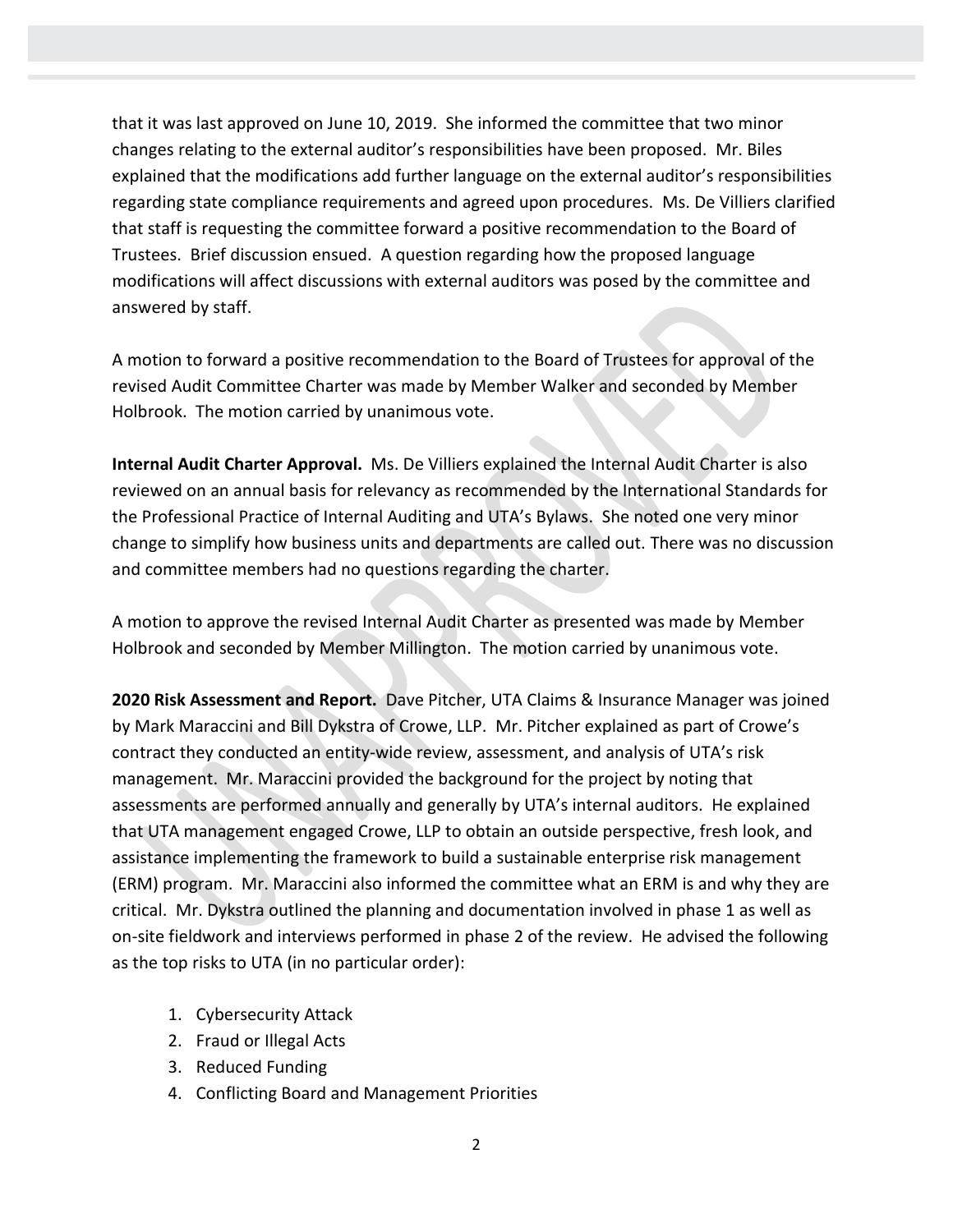- 5. Turnover in Key or Skilled Positions
- 6. Inability to Maintain a State of Good Repair
- 7. Harm to People or Property
- 8. Failure to Meet Service or Expansion Plans
- 9. Lack of Reliable Data
- 10. Disaster or Emergency Event
- 11. Cash Shortfalls

Mr. Maraccini summarized the risk forum, risk scoring methodology, participants and interviewees, as well as next steps which include a final report by April 30<sup>th</sup>, 2020. Brief discussion ensued. Questions regarding why cybersecurity attacks is listed twice under top risks, whether the identified top risks are consistent with those the consultant typically sees for the industry, what is meant by "lack of reliable data", whose responsibility it is internally to initiate changes with the identified risks, whether the process went smoothly, and how long the next steps will take were posed by the committee and answered by staff.

**2020 Audit Plan Approval.** Ms. De Villiers informed the committee that the risks the Crowe consultants identified and presented were the primary consideration for UTA's 2020 Audit Plan. She briefly explained each inherent risk and the related preliminary assessments/audits staff is recommending in order to provide assurance on the risks. In summary she noted auditors plan to perform 5 preliminary assessments and 7 audits in 2020 which excludes any work that will be outsourced. She reported staff is recommending approval of the plan. Discussion ensued. Questions regarding the roles of the risk & compliance director and audit department in relation to conflicts of board and management priorities, and what the purpose is for follow-up of payroll, accounts payable, and grants management were posed by the committee and answered by staff.

A motion to approve the 2020 Audit Plan was made by Member Walker and seconded by Member Millington. The motion carried by unanimous vote.

## **Internal Audit Update.**

**2019 Audit Plan Status Update.** Ms. De Villiers stated that the data access preliminary assessment, payroll, and accounts payable audits are currently in the reporting stage and that all other audits and preliminary assessments have been brought to the committee. There were no questions or discussion.